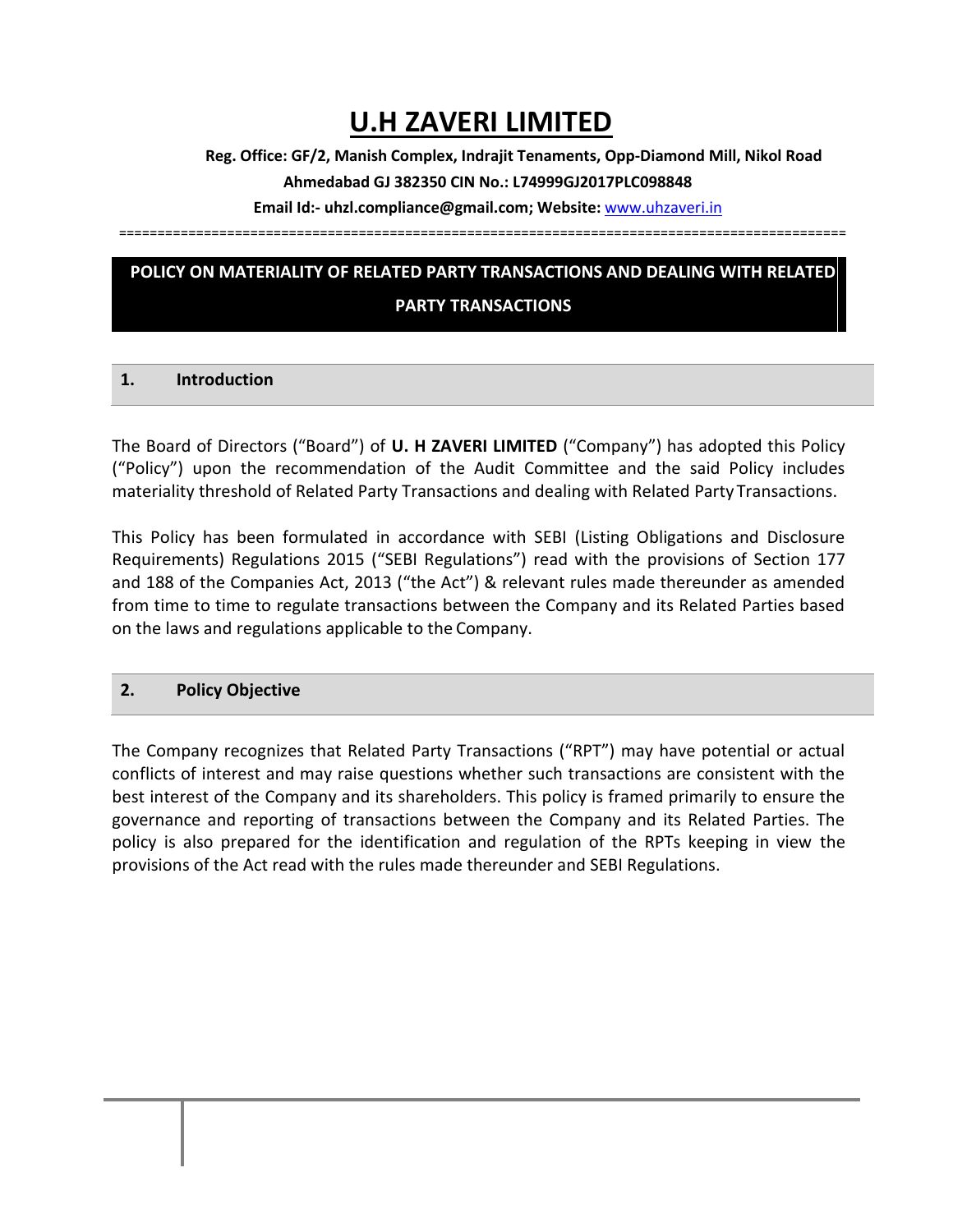## **3. Definitions**

- a. **"Audit Committee"** means "Audit Committee" constituted by the Board of Directors of the Company from time to time under the provisions of the Act and SEBI Regulations.
- b. **"Board of Directors"** means the "Board of Directors" of **U. H ZAVERI LIMITED**
- c. **"Company"** means **U. H ZAVERI LIMITED**
- d. **"Key Managerial Personnel"** means "Key Managerial Personnel" as defined under the Companies Act, 2013 and the rules made there under.
- e. **"Arm's length transaction"** means a transaction between two related parties that is conducted as if they were unrelated, so that there is no conflict ofinterest.
- f. **"Material Related Party Transaction"** means a transaction with a related party if the transaction/ transactions to be entered into individually or taken together with previous transactions during a financial year, exceeds ten percent of the annual consolidated turnover of the company as per the last audited financial statements of the company.
- g. **"Policy"** means policy on materiality of Related Party Transactions and dealing with related party transactions.
- h. **Related Party** means a related party as defined under the Act or rules made there under and SEBI Regulations.
- i. **"Related Party Transaction"** means such transactions as specified under Section 188 of the Act or rules made there under and Regulation 2(zc) & 23 of SEBI (Listing Obligations and Disclosure Requirements) Regulations 2015 including any amendment or modification thereof, as may be applicable.
- j. **"Relative** means a relative as defined under the Act and SEBI Regulations.
- k. **"Transaction"** with a related party shall be construed to include a single transaction or a group of transactions.

Any other term not defined herein shall have the same meaning as defined in the Act, the SEBI Regulations 2015, Securities Contracts (Regulation) Act, 1956 or any other applicable law or regulation.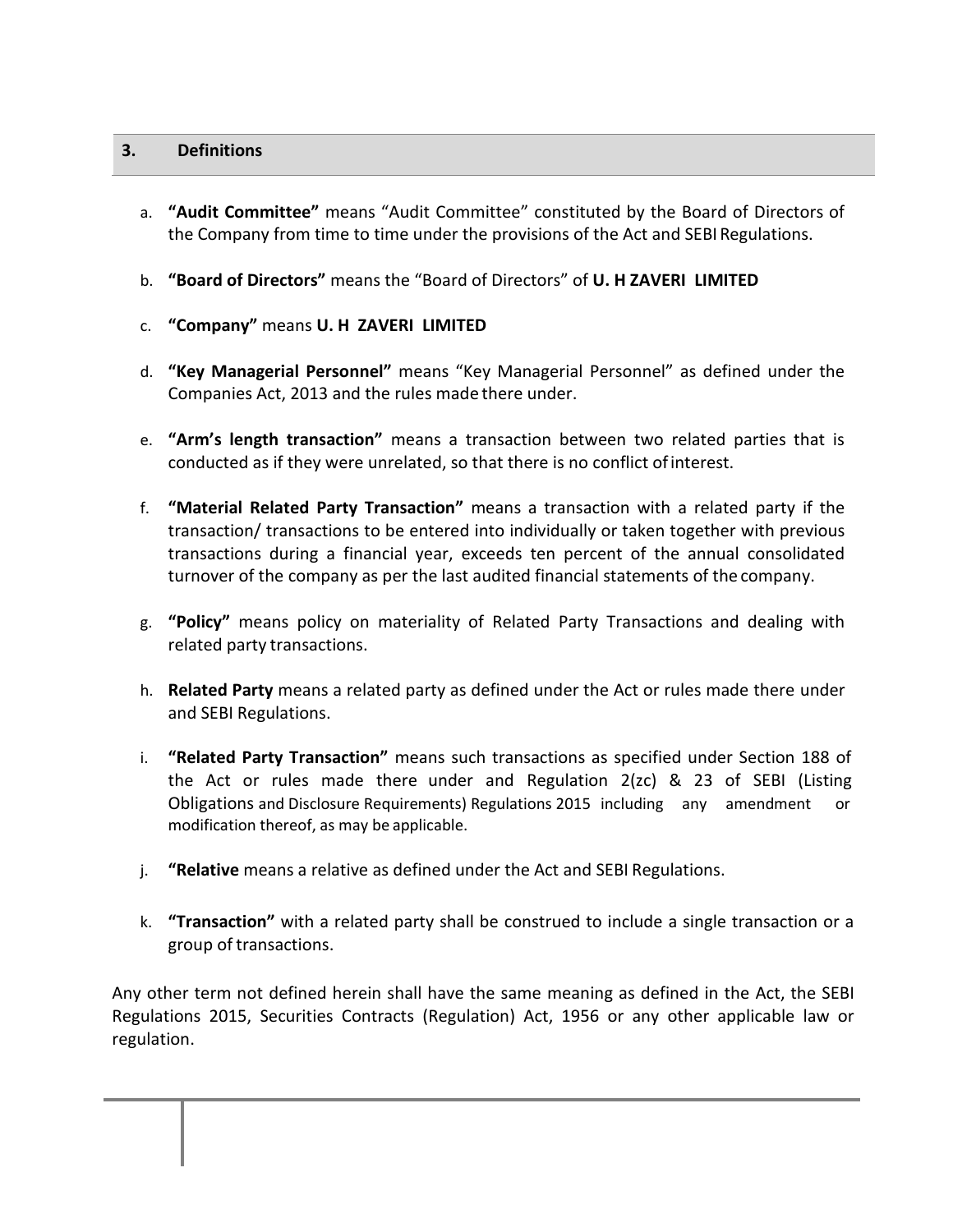## **4. Policy**

All RPTs must be reported to the Audit Committee and referred for approval by the Committee in accordance with this Policy, whether at a meeting or by resolution by circulation or any other manner as provided by the Act or Rules made thereunder.

## **Disclosure by Directors and KMP's**

- Every year, the Directors shall provide declaration to the Company Secretary his concern or interest in any Company or Companies or bodies corporate, firms, or other association of individuals in the format prescribed under the Companies Act, 2013.
- The declarations will be updated by the Directors, in case of any change and intimated to the Company Secretary for placing before the Board of Directors.
- Any individual appointed as director or KMP shall provide declaration to the Company Secretary in the prescribed format.

## **Identification of Potential RPTs**

Each director and Key Managerial Personnel is responsible for providing notice to the Company of any potential RPT, if not given already in the first Board Meeting of the financial year, involving him/her or his/ her relative, including any additional information about the transaction that the Board/Audit Committee may request, for being placed before the Audit Committee/ Board. The Board shall record the disclosure of Interest and the Audit Committee will determine whether the transaction does, in fact, constitute a RPT requiring compliance with this policy.

The Directors and KMPs will ensure that their notice of any potential RPT is delivered well in advance so that the Audit Committee has adequate time to obtain and review information about the proposed transaction.

Where any director is interested in any contract or arrangement with a related party, such director shall not be present at the meeting during discussions on the subject matter of the resolution relating to such contract or arrangement.

#### **Review and Approval of RPTs**

#### **i. Audit Committee**

All RPTs shall require prior approval of the Audit Committee. However, the Audit Committee may grant omnibus approval for RPTs proposed to be entered into by the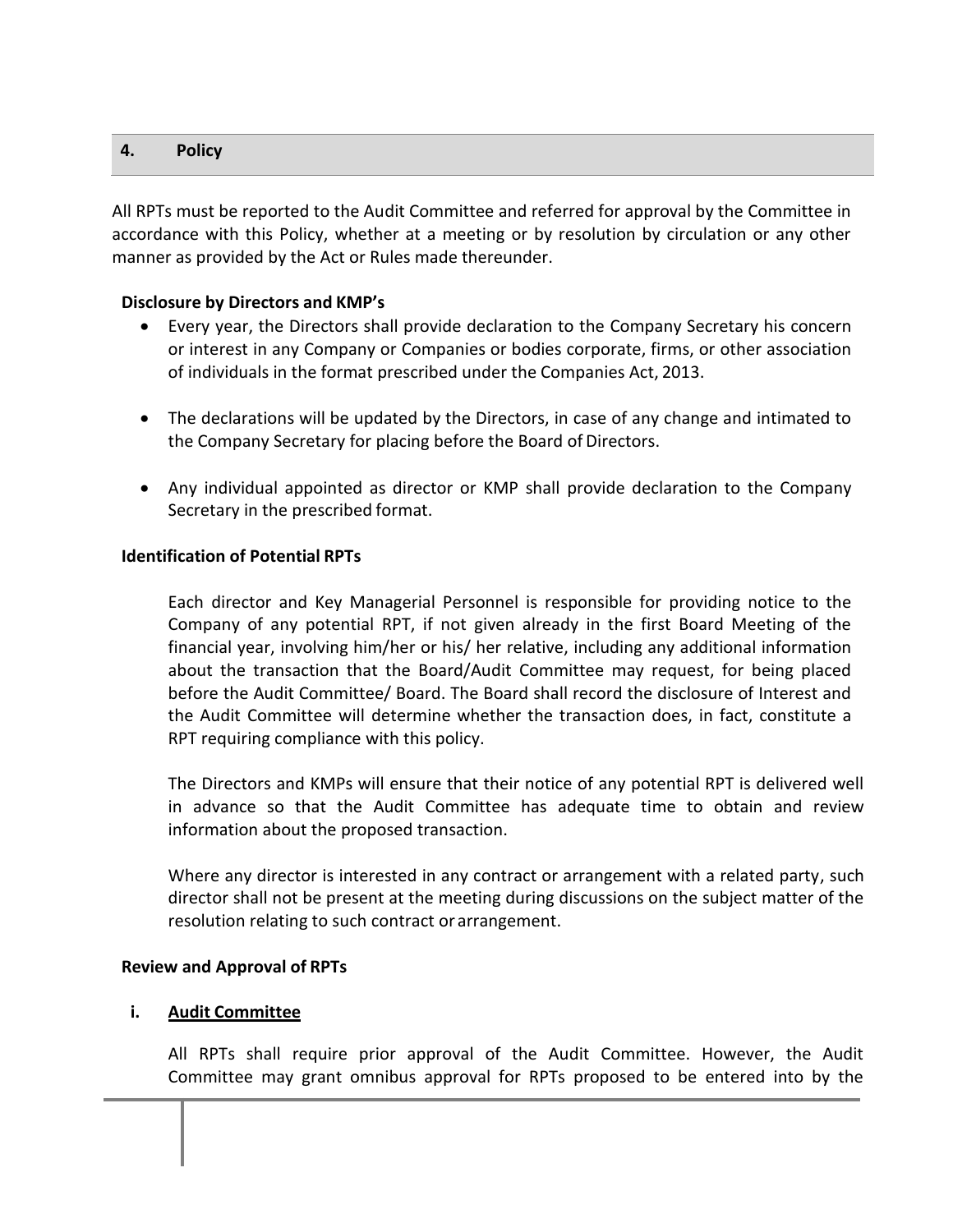company subject to the following conditions:

- 1. The Audit Committee shall lay down the criteria for granting the omnibus approval in line with the policy on RPTs of the company and such approval shall be applicable in respect of transactions which are repetitive in nature.
- 2. The Audit Committee shall satisfy itself the need for such omnibus approval and that such approval is in the interest of the company;
- 3. Such omnibus approval shall specify the following:

Provided that where the need for RPT cannot be foreseen and aforesaid details are not available, Audit Committee may grant omnibus approval for such transactions subject to their value not exceeding Rs.1 crore per transaction.

- 4. Audit Committee shall review, at least on a quarterly basis, the details of RPTs entered into by the company pursuant to each of the omnibus approval given.
- 5. Such omnibus approvals shall be valid for a period not exceeding one year and shall require fresh approvals after the expiry of one year.

In determining whether to approve a RPT, the Audit Committee will consider the following factors, among others, to the extent relevant to the RPT:

- I. Whether the terms of the RPT are fair and on arm's length basis to the Company;
- II. Whether there are any compelling business reasons for the Company to enter into the RPT and the nature of alternative transactions, if any;
- III. Whether the RPTs are entered in the past;
- IV. Whether the nature of the proposed transaction is something that the Company would have ordinarily done in the course of itsbusiness;
- V. Whether the proposed transaction includes any potential reputational risk issues that may arise as a result of or in connection with the proposed transaction;
- VI. Any other factor the Audit Committee deems relevant for reviewing and approving such RPT.

#### **ii. Board of Directors**

The Board shall consider and approve the RPT as required to be approved under the Act or rules made thereunder and/or SEBI Regulations and/or transactions referred to it by the Audit Committee.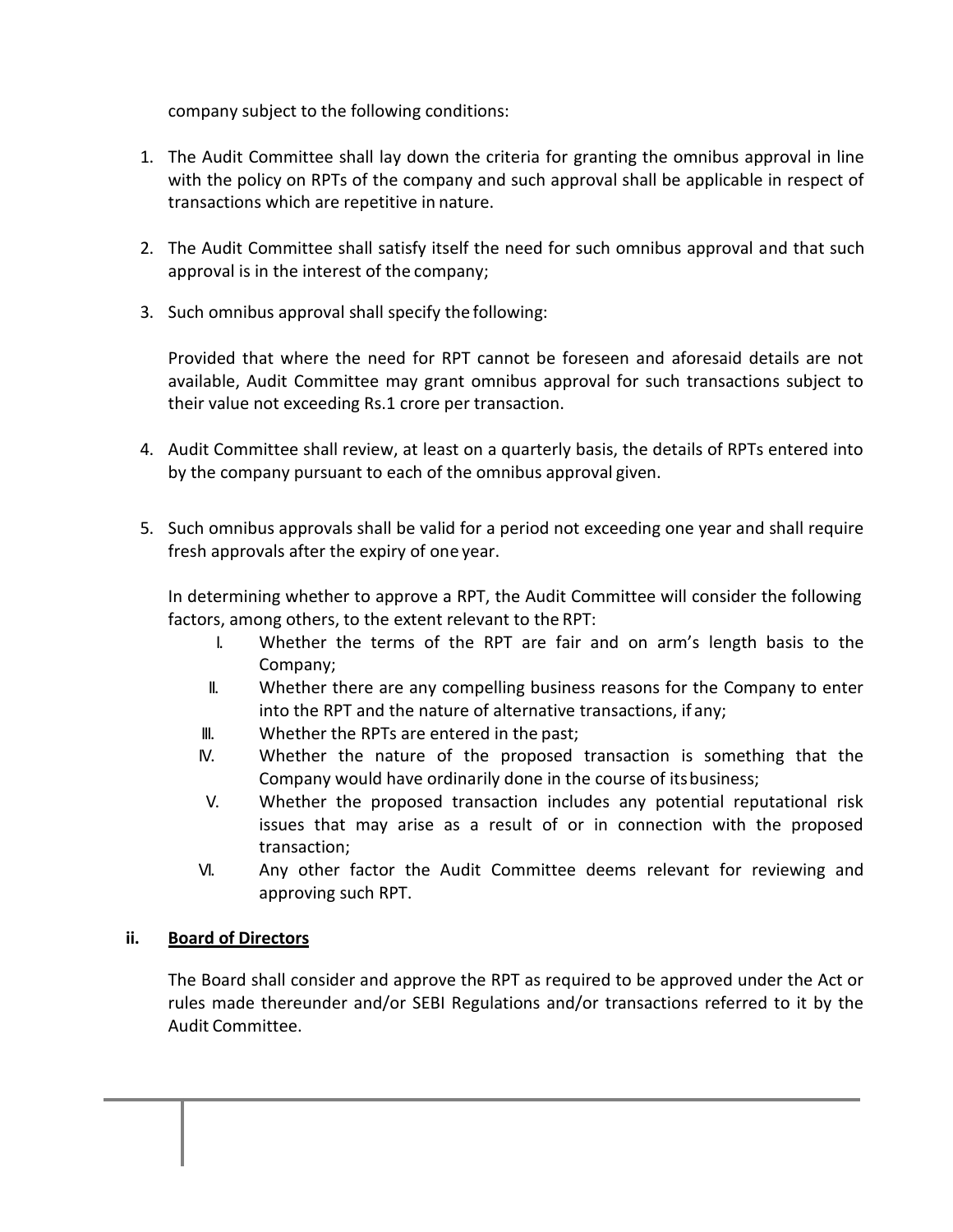## **iii. Shareholders' Approval**

- a. All the Material RPTs shall require approval of the shareholders (unless exempted pursuant to SEBI Regulations). All Related Parties shall abstain from voting on such resolution irrespective of whether the entity is a party to a particular transaction or not.
- b. The transactions which fall under Section 188 of the Act which are not in the ordinary course of business and / or not an Arms' length basis and which crosses the threshold limits prescribed under the rules made thereunder, shall require approval of the shareholders. Only the concerned Related Parties, with whom transactions are being entered into, shall abstain from voting on suchresolution.

## **iv. Decision regarding transaction in the ordinary course of business and at arm/s length basis**

"Ordinary course of business" would include usual transactions, customs and practices undertaken by the Company to conduct its business operations and activities and all such activities which the Company can undertake as per Memorandum & Articles of Association.

The Audit Committee or the Board shall, in respect of the RPTs referred to them for approval and after considering the matter placed before them, shall judge if the transaction is the ordinary course of business and at arm's length basis. In case the Audit Committee is not able to arrive at such a decision, it may seek advice from any outside specialist(s) / professional(s) from the relevant field in helping them to arrive at a decision.

In case there is still no consensus amongst the Audit Committee Members, the matter then shall be referred to the Board, which shall decide if the transaction is the ordinary course of business and at arm's length basis.

#### **5. RPTs not approved under this Policy**

In the event the Company becomes aware of a Transaction with a Related Party that has not been approved under this Policy prior to its consummation, the matter shall be reviewed by the Audit Committee. Audit Committee shall consider all of the relevant facts and circumstances regarding the RPT, and shall evaluate all options available to the Company, including ratification, revision or termination of the RPT. Audit Committee shall also examine the facts and Circumstances pertaining to the failure of reporting such RPT to the Committee under this Policy and failure of the internal control systems, and shall take any such action it deems appropriate.